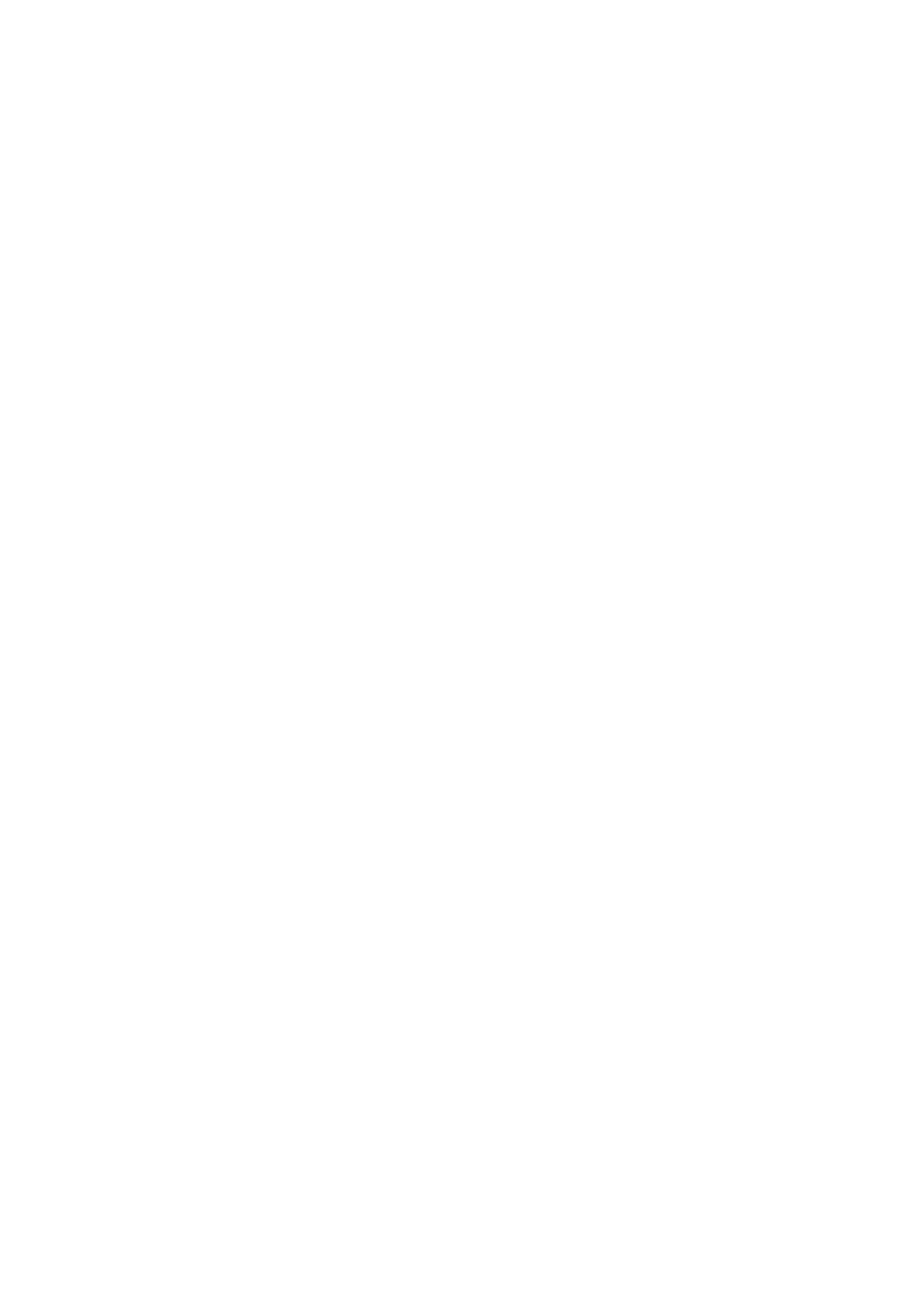# $GEL$ TERRA D'ITALIA

Nouvelle destination culinaire du Boscolo Hôtel & SPA Nice, le restaurant méditerranéen « Angelo | Terra d'Italia » propose une carte de saison, savant équilibre entre cuisine moderne et traditions italiennes. Découvrez un nouvel écrin de saveurs, complètement revisité, avec une décoration authentique en bois et une verrière chic donnant sur le boulevard Victor Hugo.

Laissez-vous transporter par la maestria de notre Chef, mettant à l'honneur la trufe et les produits locaux, directement choisis chez des producteurs de la région. Plongez dans l'univers culinaire gastronomique italien, fatto con amore.

*New culinary destination of the Boscolo Hotel & SPA Nice, the Mediterranean restaurant "Angelo | Terra d'Italia" ofers a seasonal menu, a clever balance between modern cuisine and Italians traditions. Discover a new setting, completely revisited, with an authentic wooden decoration and a chic glass roof overlooking the boulevard Victor Hugo.*

Let yourself be transported by the maestria of our Chef, honoring truffles *and local products, chosen directly from producers in the region. Immerse yourself in the world of Italian gastronomy, fatto con amore.*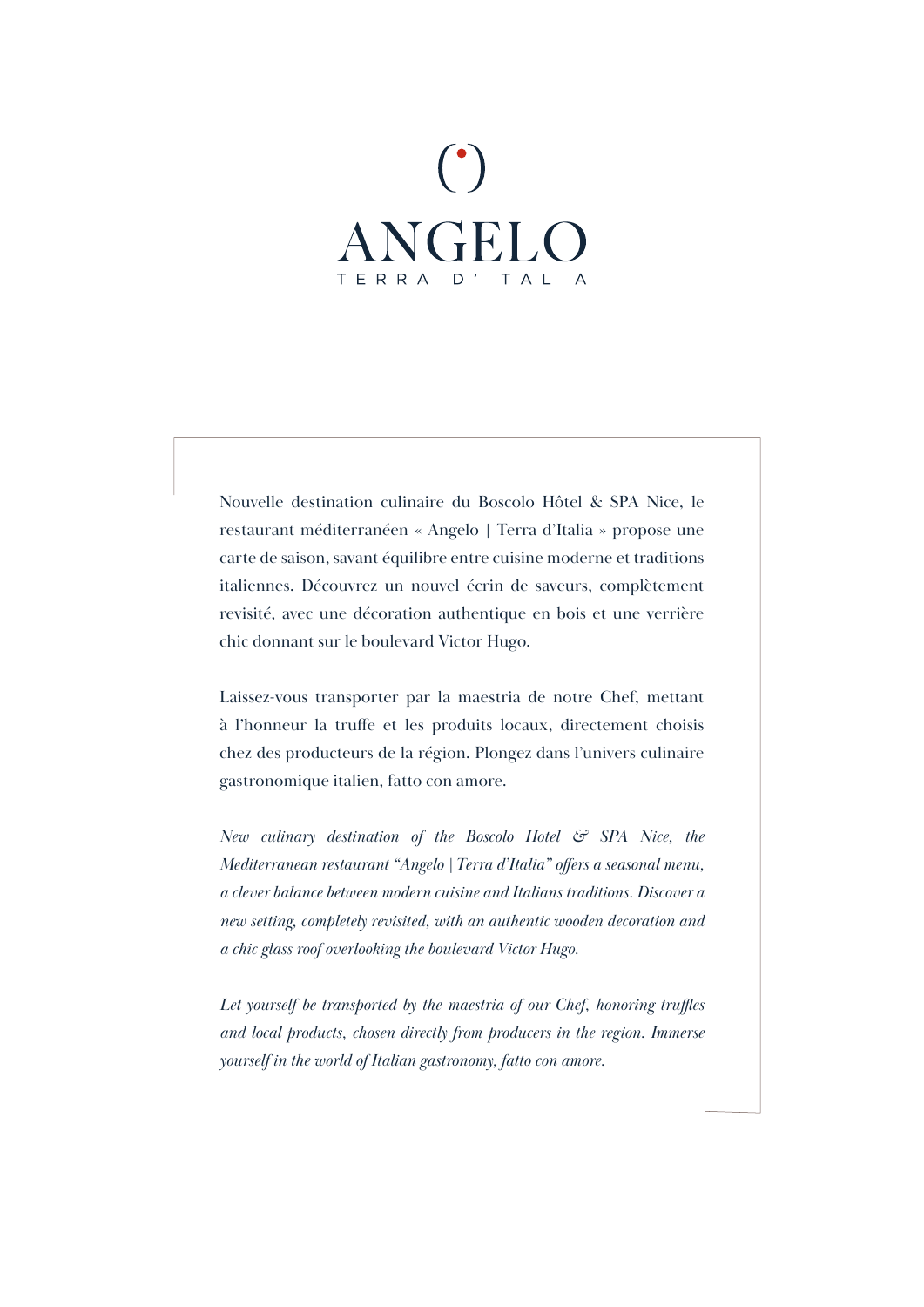« Appréciez un déjeuner sous la verrière du restaurant Angelo, donnant sur le Boulevard Victor Hugo. Laissezvous transporter par d'incroyables saveurs italiennes, savant équilibre entre cuisine moderne et traditions. »

*"Enjoy a lunch under the glass roof of the Angelo Restaurant, overlooking the Boulevard Victor Hugo. Let yourself be transported by incredible Italian favors, a genuine balance between modern cuisine and Mediterranean traditions."*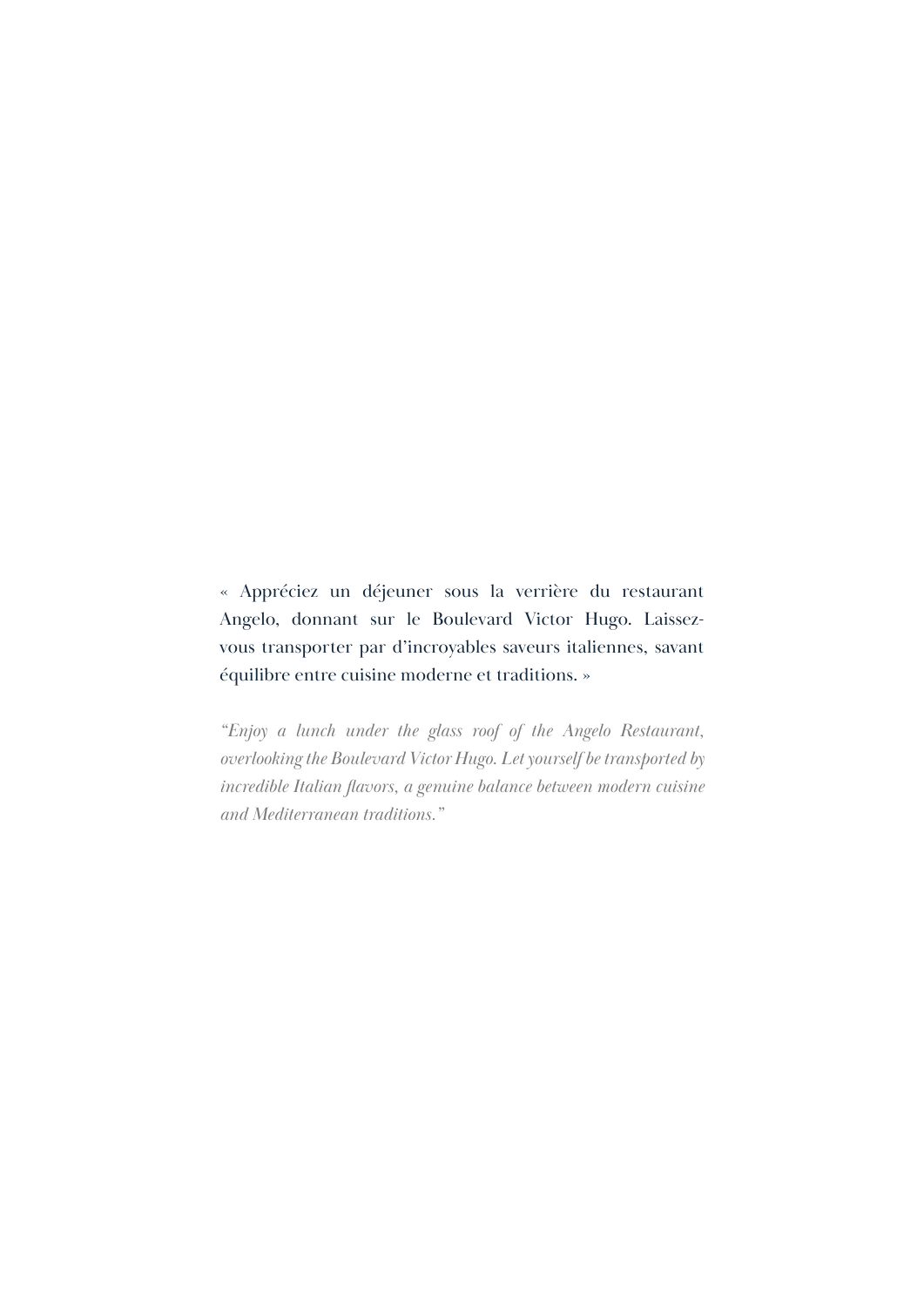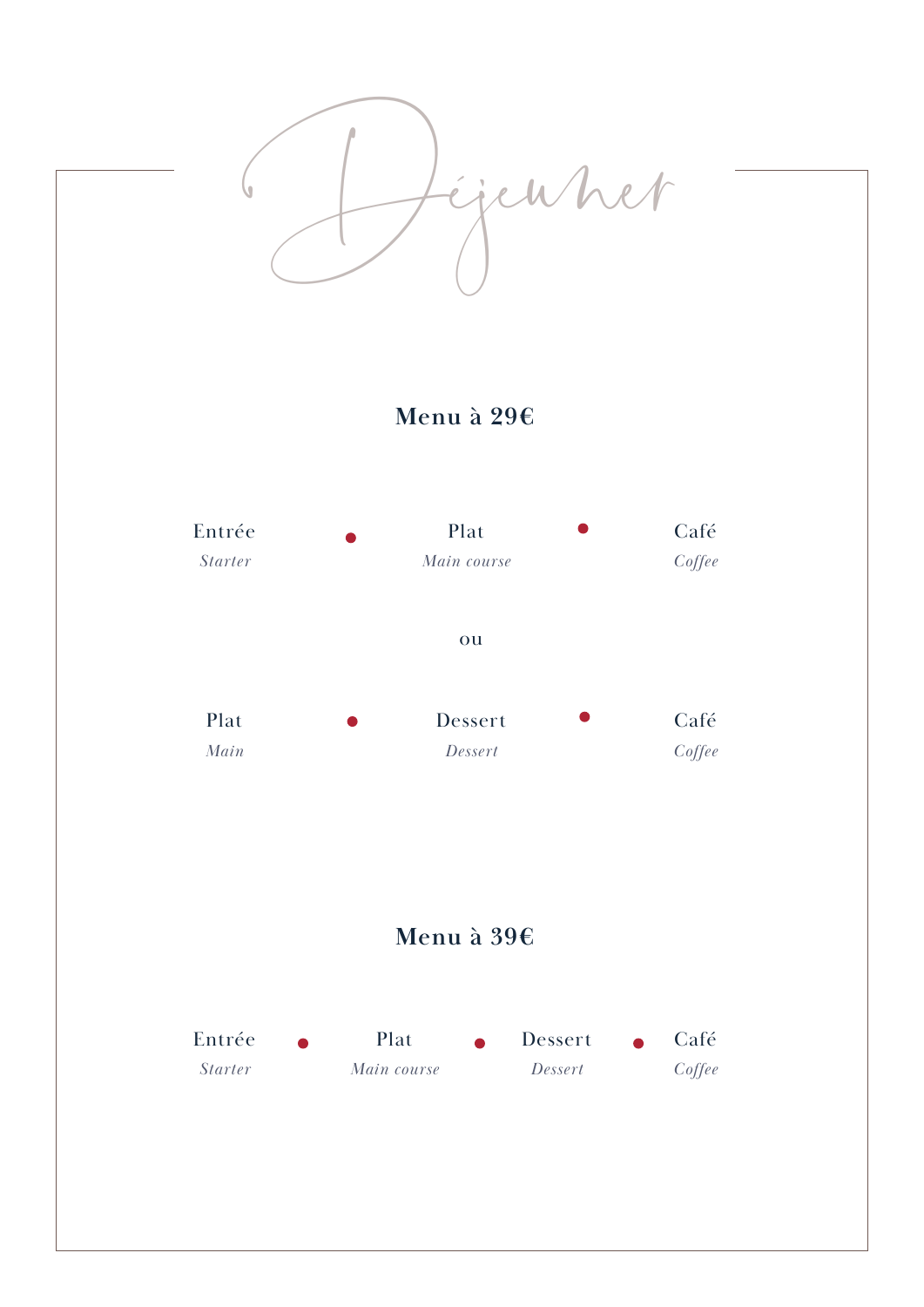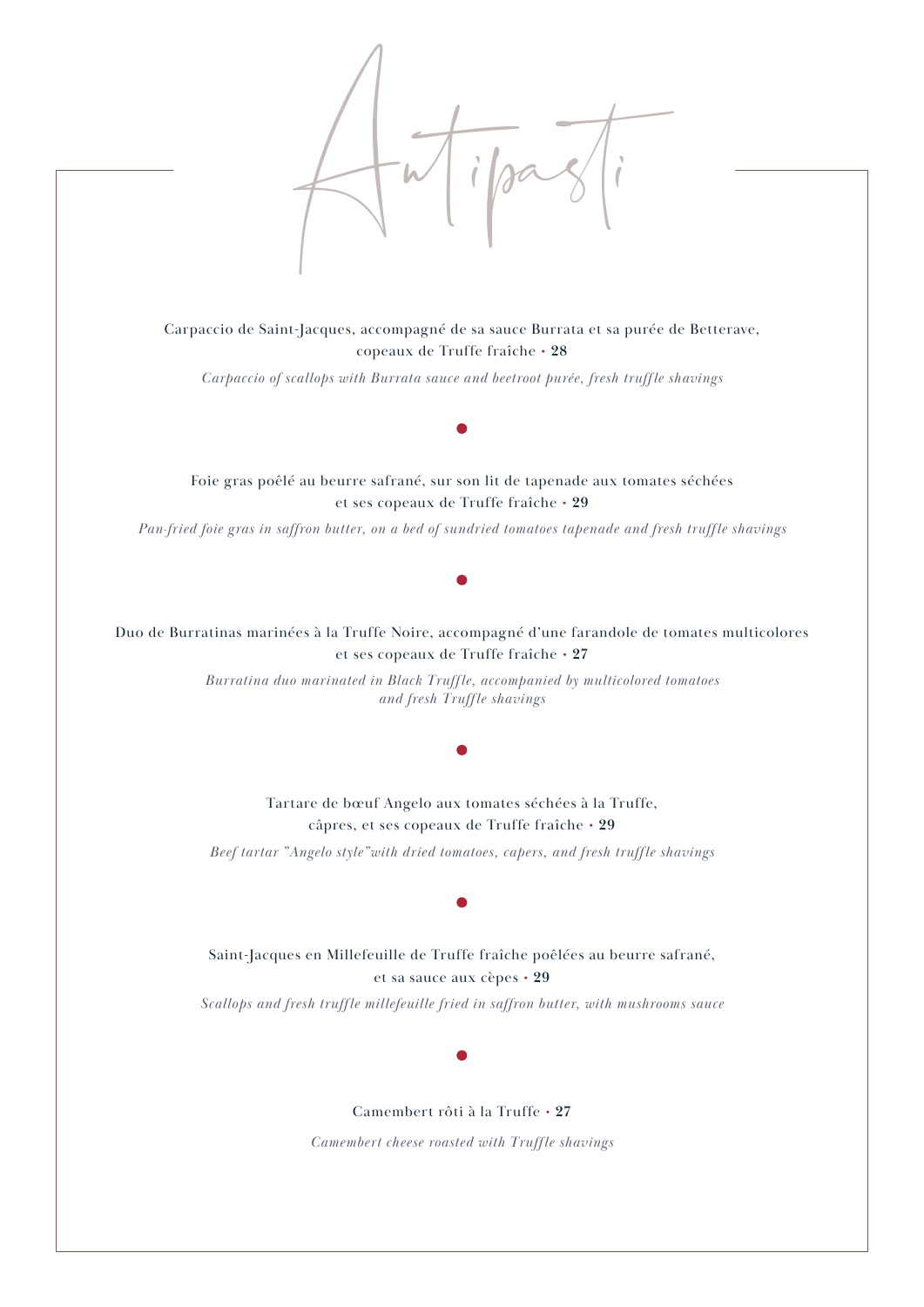

Taglioni fraîche à la crème de Truffe Noire et Blanche, saupoudrée de Parmigiano Reggiano et ses copeaux de Truffe • **31**

> *Fresh Taglioni with black and white truffle cream, sprinkled with Parmigiano Reggiano and truff le shavings*

Risotto crémeux aux Girolles fraîches, parsemé de Parmigiano Reggiano et de Truffe fraîche • **31**

*Creamy Risotto with fresh Girolles, sprinkled with Parmigiano Reggiano and fresh Truffle*

Crottin de chèvre frais rôti au miel, sur son lit de foccacia, sauce crémeuse aux Girolles et sa brisure de Truffe fraîche • **25** *Fresh goat cheese crottin roasted in honey, on a bed of foccacia, creamy sauce with Girolles and truffle chips* Paccheri farci à la Truffe Noire et Ricotta, sur sa sauce de Truffe Noire et Blanche • **33** *Stuffed paccheri with black truff le and ricotta on a black and white truff le sauce*  Ravioles Maison aux Gamberoni, crème à la Truffe Noire et Blanche, accompagnées de copeaux de Truffe fraîche • **33** *Homemade ravioli with Gamberoni, Black and White Truffle cream, served with fresh Truff le shavings*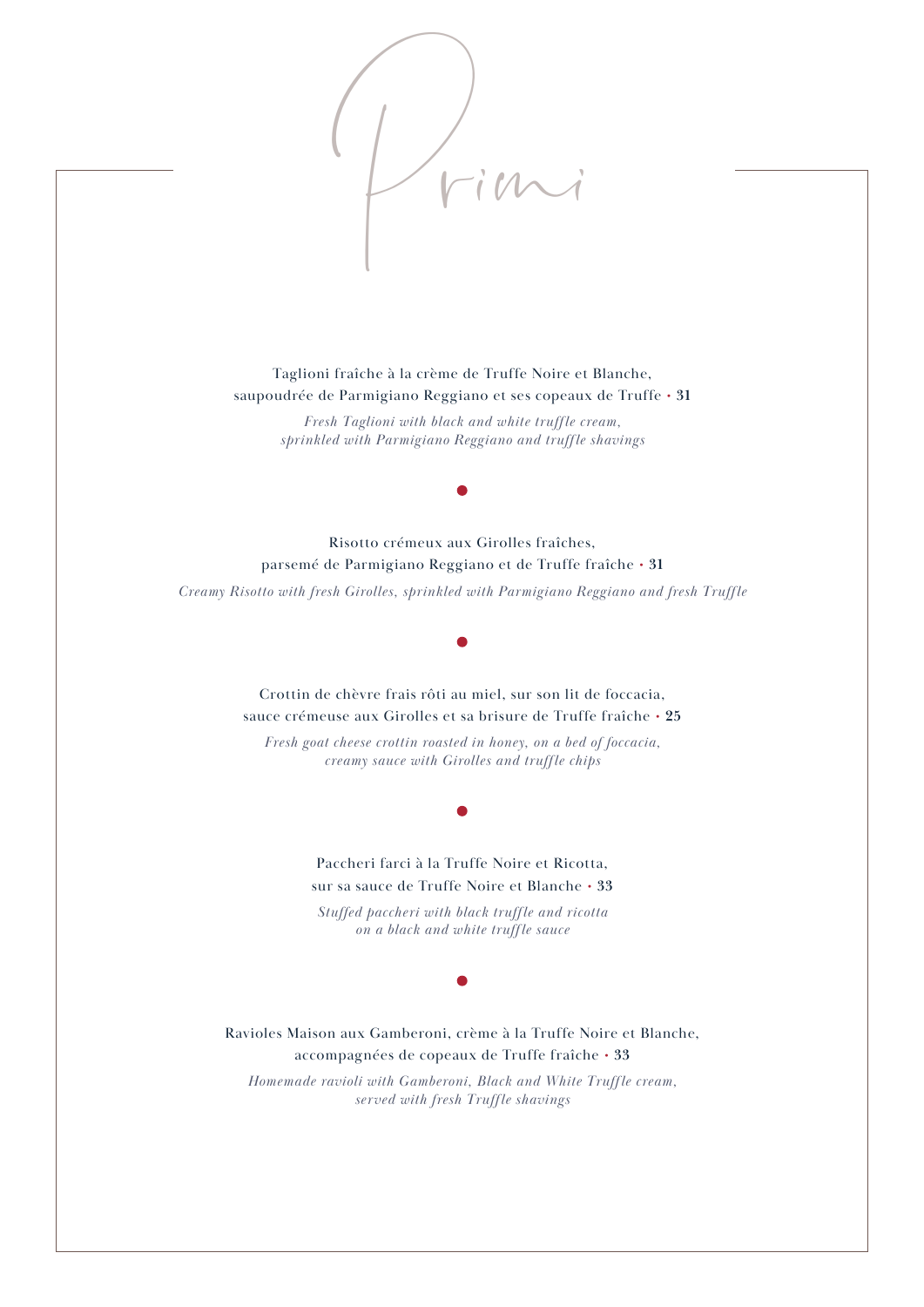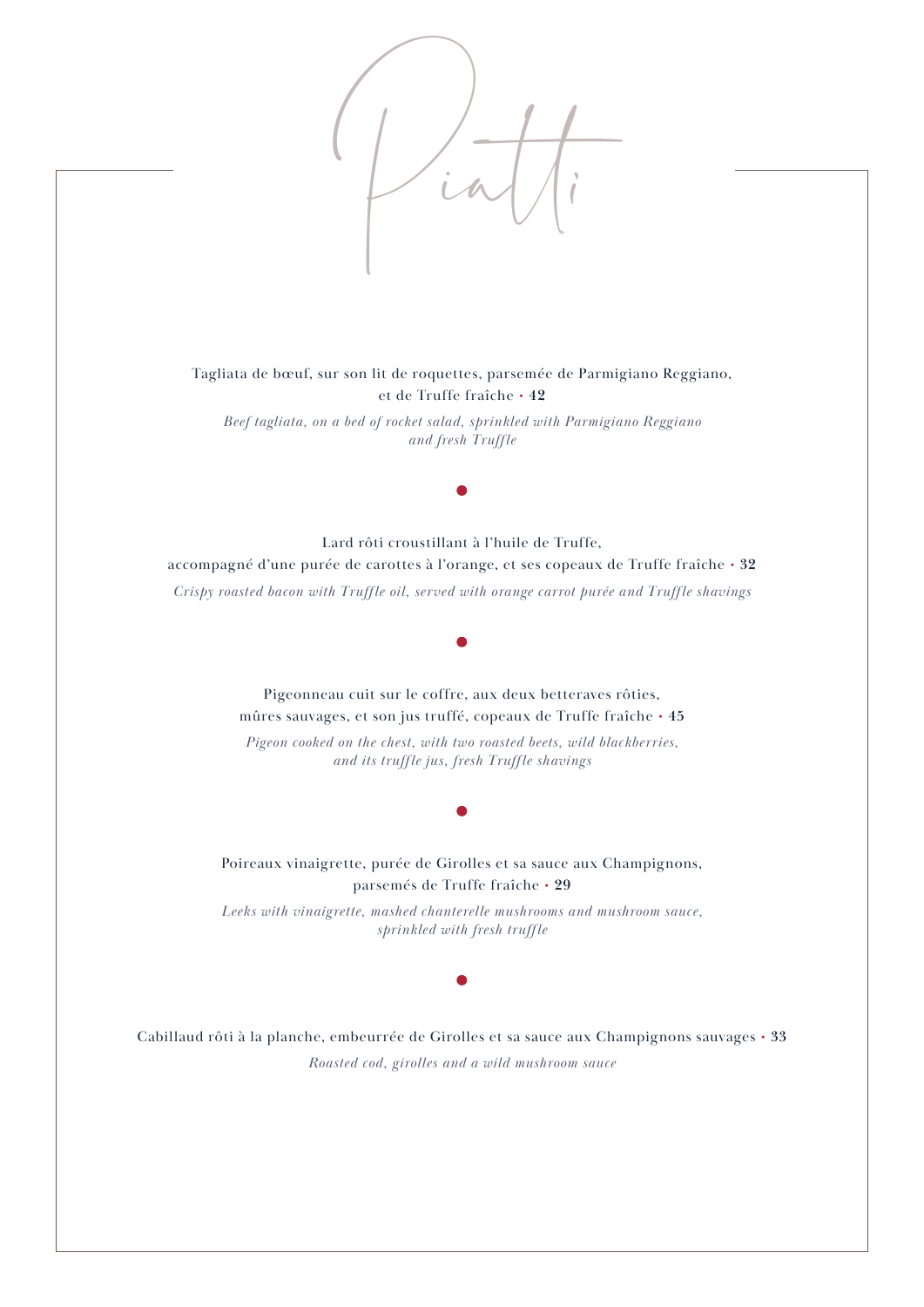

Moelleux au Chocolat Noir au cœur Chocolat Blanc, pétales de pomme granny-smith, accompagné de ganache chocolat et sa crème mascarpone • **17**

*Dark Chocolate Moelleux with a White Chocolate heart, granny-smith apple petals, accompanied by chocolate ganache and mascarpone cream* 

### Sphère au chocolat, garnie de Riz au Lait Truffé, pétale de Truffe blanche,

Crumble au chocolat et son coulis de chocolat chaud • **19**

*Chocolate sphere, filled with truffled Rice, white truffle petal, chocolate crumble, and hot chocolate coulis*

## Sablé Breton, crème Mascarpone Truffée, Ganache Chocolat, Poire caramélisée au four, pétale de Chocolat et ses copeaux de Truffes • **17**

*Breton shortbread, Truff led Mascarpone cream, Chocolate Ganache, Oven caramelized pear, Chocolate petal and Truff le shavings* 

Ile flottante inversée à la Truffe, crème anglaise, parsemée de Truffe fraîche et ses éclats de Chocolat • **17** *Truffle floating island, custard, sprinkled with Truffles and chocolate chips*

Duo de petites Poires entières pochées fourrées à la ganache chocolat sur son lit de crumble au chocolat, tuiles de Feuilles d'automne, Ganache chocolat et crème Mascarpone Truffée • **17**

*Duo of small poached pears filled with chocolate ganache on a bed of chocolate crumble, Autumn leaves tuile, chocolate ganache and Truff le Mascarpone cream*